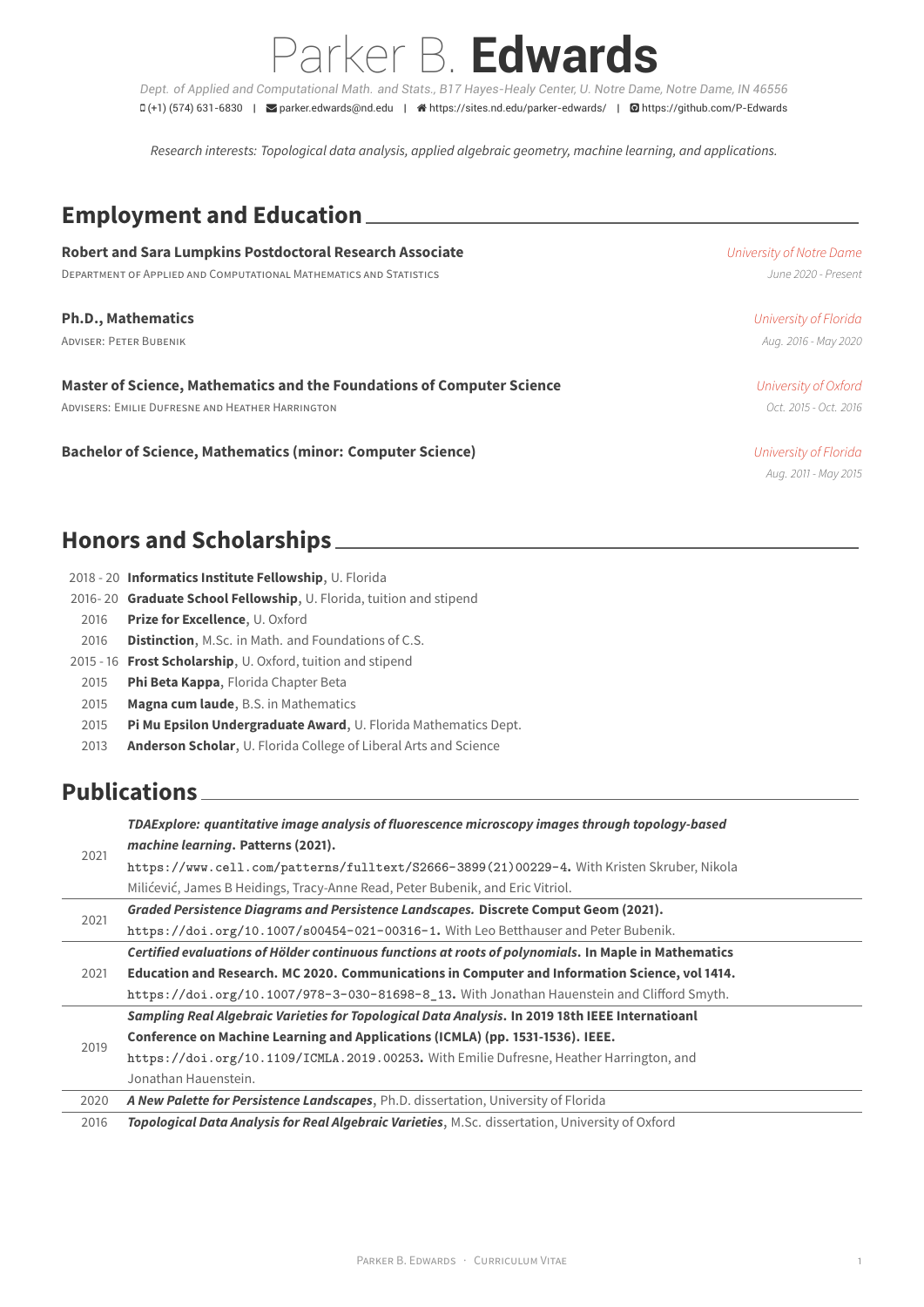| 2021 | TDREXPLOTE, an initially and command the tools for milage analysis and exploration using topological |
|------|------------------------------------------------------------------------------------------------------|
|      | features, https://github.com/P-Edwards/TDAExplore-ML                                                 |

- 2021 **EvalCertification**, a Maple library to compute certified evaluations of functions at roots of polynomials, https://github.com/P-Edwards/EvalCertification
- 2018 **tdasampling**, a Python package to sample real algebraic varieities for topological data analysis,
- https:/[/github.com/P-Edwards/tdasampling](https://github.com/P-Edwards/TDAExplore-ML)

### **Prese[ntations](https://github.com/P-Edwards/EvalCertification)**

| Oct. 2021        | UT Knoxville Math Data Science Seminar (Invited), Weakly supervised image segmentation with<br>topological data analysis                              | U. Tennessee                        |
|------------------|-------------------------------------------------------------------------------------------------------------------------------------------------------|-------------------------------------|
| <b>July 2021</b> | Southeast Center for Mathematics and Biology Summer Seminar (Invited), Using Topological Data                                                         | Georgia Institute of                |
|                  | Analysis to Extract Spatial Information from Microscopy Datasets                                                                                      | Technology/virt.                    |
|                  | Mar. 2021 Notre Dame Applied Math Seminar, Some Vignettes in Applied Topology                                                                         | U. Notre Dame                       |
| Jan. 2020        | Workshop and Winter School on Geometric and Topological Data Analysis (Invited), Graded Pesistence                                                    | CIMAT, Guanajuato,                  |
|                  | Diagrams and Persistence Landscapes                                                                                                                   | <b>Mexico</b>                       |
|                  | Oct. 2019 UF Topology and Dynamics Seminar, Stability for Graded Persistence Diagrams                                                                 | U. Florida                          |
|                  | Oct. 2019 UF Applied Topology Seminar, Feature Sizes for Real Semialgebraic Sets                                                                      | U. Florida                          |
|                  | July 2019 SIAM Applied Algebraic Geometry 2019, Sampling Real Algebraic Varieties for Topological Data Analysis                                       | U. Bern, Switzerland                |
| May 2019         | Midwest Student Conference on Geometric Data Analysis, Sampling Real Algebraic Varieties for<br><b>Topological Data Analysis</b>                      | Ohio State U.                       |
|                  | Apr. 2019 UF SIAM Seminar, Topological Data Analysis of Actin Networks                                                                                | U. Florida                          |
|                  | Mar. 2019 UF Topology and Dynamics Seminar, Graded Persistence Diagrams and Persistence Landscapes                                                    | U. Florida                          |
| <b>June 2018</b> | Applied Topology: Methods, Computation, and Science 8, Persistence Landscapes are Graded Persistence<br>Diagrams                                      | <b>IST Austria</b>                  |
|                  | Mar. 2018 UF Student Data Analysis Seminar, The Topology of Cyclo-octane's Configuration Space                                                        | U. Florida<br>Informatics Institute |
|                  | Aug. 2017 SIAM Applied Algebraic Geometry 2017, Topological Data Analysis for Real Algebraic Varieties                                                | Atlanta, Georgia                    |
|                  | Oct. 2017 UF Graduate Student Topology Seminar, Algebraic Stability of Persistence Diagrams                                                           | U. Florida                          |
|                  | Aug. 2017 UF Student Data Analysis Seminar, Finding Good Data Samples from Polynomial Systems                                                         | U. Florida<br>Informatics Institute |
|                  | Feb. 2017 UF Graduate Student Topology Seminar, Finding Matchings Between Persistence Diagrams                                                        | U. Florida                          |
| Feb. 2017        | Joint Florida State University/University of Florida Topology and Dynamics Meeting, Extracting<br>Topological Information from Systems of Polynomials | U. Florida                          |
|                  | Feb. 2017 Joint Math Meetings Mini-Symposium, Topological Data Analysis for Real Algebraic Varieties                                                  | Atlanta, Georgia                    |
|                  | Mar. 2015 UF Graduate Student Topology Seminar, Stability for Persistence Diagrams                                                                    | U. Florida                          |
|                  |                                                                                                                                                       |                                     |

# **Teaching and Supervision**

| Fall 2021 -      |                                                                                           |               |
|------------------|-------------------------------------------------------------------------------------------|---------------|
| Present          | Advisor, Marie Grasse, undergraduate student                                              | U. Notre Dame |
| Fall 2021 -      |                                                                                           |               |
| Present          | Advisor, Hoai Trinh, undergraduate student                                                | U. Notre Dame |
|                  | Fall 2021 Lecturer, Special Topics in Applied Mathematics - Applied Topology (ACMS 80770) | U. Notre Dame |
| Spring           |                                                                                           |               |
| 2021             | <b>Lecturer, Applied Linear Algebra (ACMS 20620)</b>                                      | U. Notre Dame |
|                  | Fall 2020 Lecturer, Applied Linear Algebra (ACMS 20620)                                   | U. Notre Dame |
| Spring           | <b>Lecturer, Trigonometry (MAC 1114)</b>                                                  | U. Florida    |
| 2019             |                                                                                           |               |
| Fall and         |                                                                                           |               |
| Spring           | <b>Discussion sections, Calculus I (MAC 2311)</b>                                         | U. Florida    |
| 2018             |                                                                                           |               |
| <b>Fall 2017</b> | <b>Discussion sections</b> , Precalculus Algebra with Trigonometry (MAC 1147)             | U. Florida    |
|                  |                                                                                           |               |